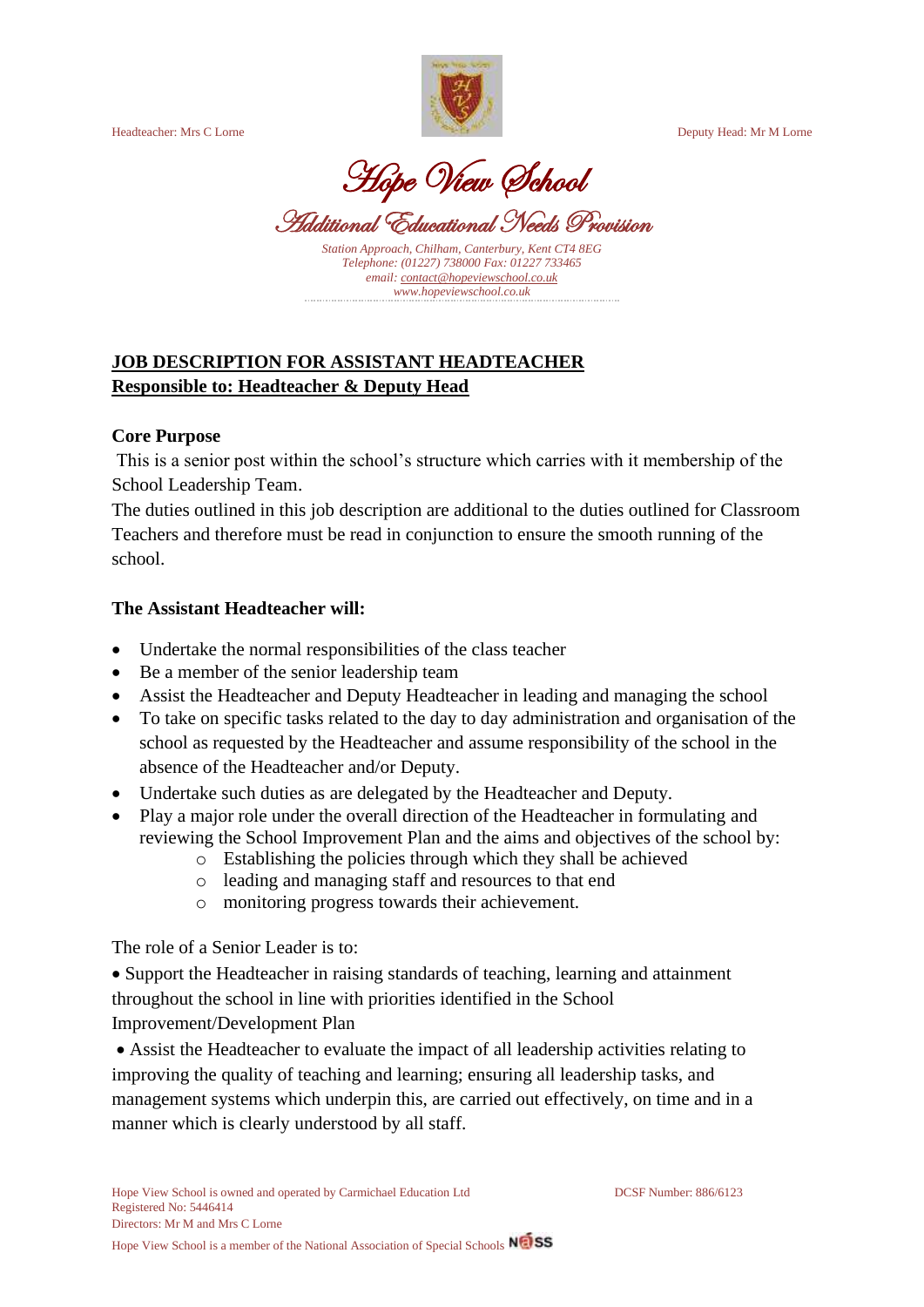

• Actively working with the Headteacher and School Improvement Team to contribute to the overall school self-evaluation (this will include attendance at relevant School Improvement Team meetings)

• To work closely with the Headteacher, Senior Leadership and colleagues in the strategic development of the school's policies and oversee the day-to-day operation of these policies with the aim of raising pupil achievement

• Act as an exemplary role model in all the professional duties expected of a teacher and leader.

#### **Four Key Areas:**

- 1. Strategic direction and development of school
- 2. Teaching and learning
- 3. Leading and managing staff
- 4. Efficient and effective deployment of staff and resources

## **Areas of responsibility**

#### a) **Strategic direction and development**

Within the context of the school's aims and policies, the development and implementation of school policies in order to raise achievement and improve the quality of education provided.

#### **Key tasks may include:**

- Contribution to the strategic development of school policies and provision
- Support staff in understanding needs of pupils
- Monitor progress of pupils
- Evaluate effectiveness of teaching and learning
- Analyse and interpret relevant school, local and national data
- Liaise with staff, parents, external agencies, and other schools to coordinate their consultation

#### **b) Teaching and learning**

The Assistant Headteacher seeks to develop, with the support of the Headteacher and colleagues, effective ways of overcoming barriers to learning and sustaining effective teaching through the analysis and assessment of pupils' needs, by monitoring the quality of teaching and standards of pupils' achievements, and by setting targets for improvement.

#### **Key tasks may include:**

- identifying and adopting the most effective teaching approaches for pupils
- monitoring teaching and learning activities to meet the needs of pupils through:
- Monitoring of teaching quality and pupil achievement.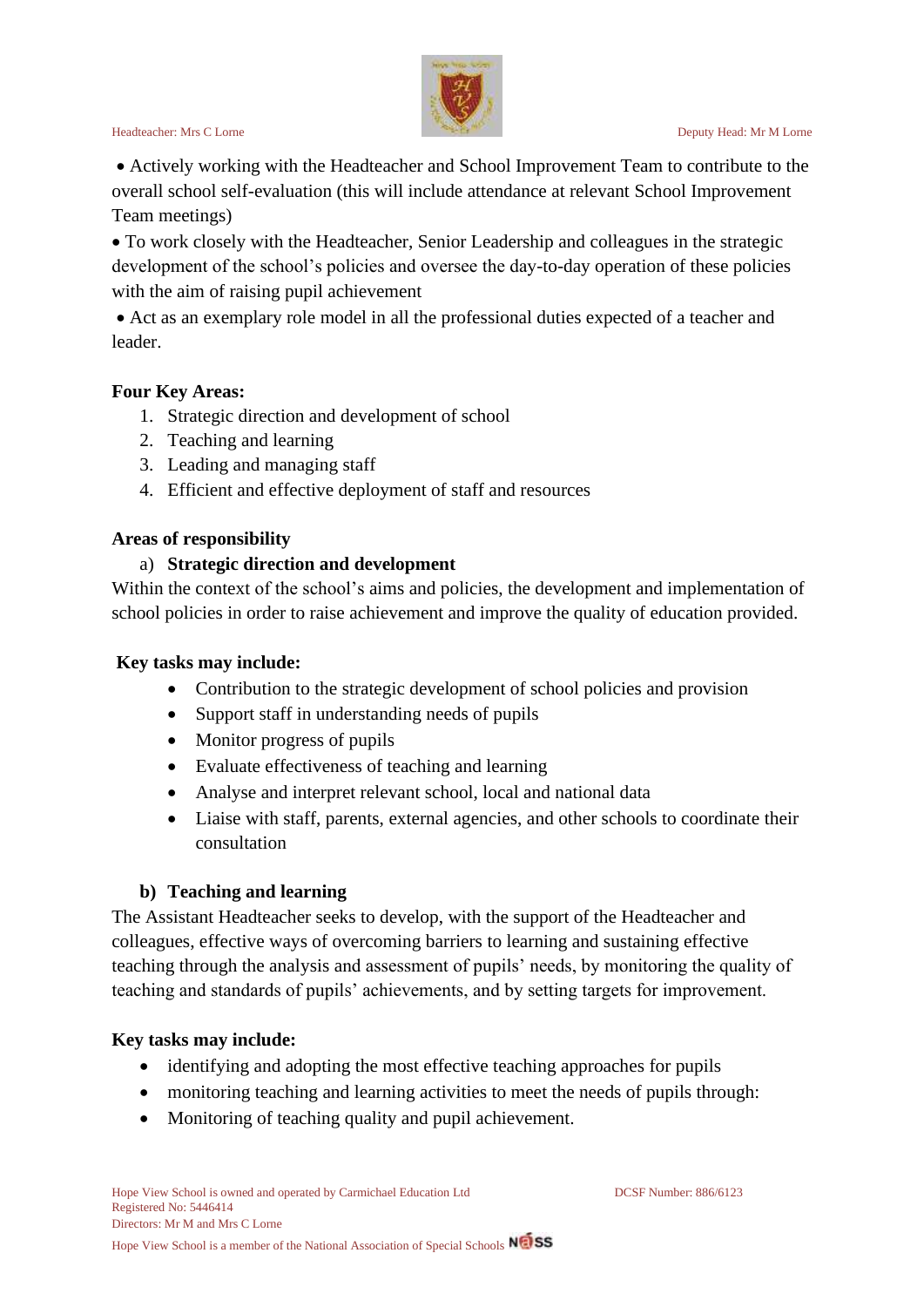

#### Headteacher: Mrs C Lorne Deputy Head: Mr M Lorne

- Target setting.
- Developing a recording system for progress.
- identifying and teaching study skills that will develop pupils' ability to work independently

# **c) Leading and managing staff**

# **Key tasks may include:**

• Ensuring all members of staff recognize and fulfil their statutory responsibilities to pupils with

• Contributing to the professional development of staff, including whole-school CPD provision.

• Providing regular information to the Headteacher and School Improvement Team on pupil progress.

• To support colleagues experiencing difficulty, including generating short-term action plans with specific targets from their appraisal, induction or training plan.

# **d) Efficient and effective deployment of staff and resources**

The Assistant Headteacher identifies, with the support of the Headteacher, appropriate resources to support the teaching of pupils and monitor their use in terms of efficiency, effectiveness and safety.

# **Key tasks may include:**

- Creating and overseeing the whole school timetable.
- Identifying resources needed to meet the needs of pupils and advise the Head Teacher of priorities for expenditure.
- Advising Headteacher and School Improvement Team on the efficient and effective deployment of staff.
- Maintaining and developing a range of resources, co-ordinate their deployment and monitor their effectiveness in meeting the objectives of school policies
- Managing staff absence.
- To help ensure the most effective deployment of teaching and support staff within the school.

# **Post requirements**

- Qualified teacher status.
- Proven commitment to equal opportunities
- Recent, relevant in-service training.
- Able to lead the identification of pupils' needs and act upon them in order to raise standards.